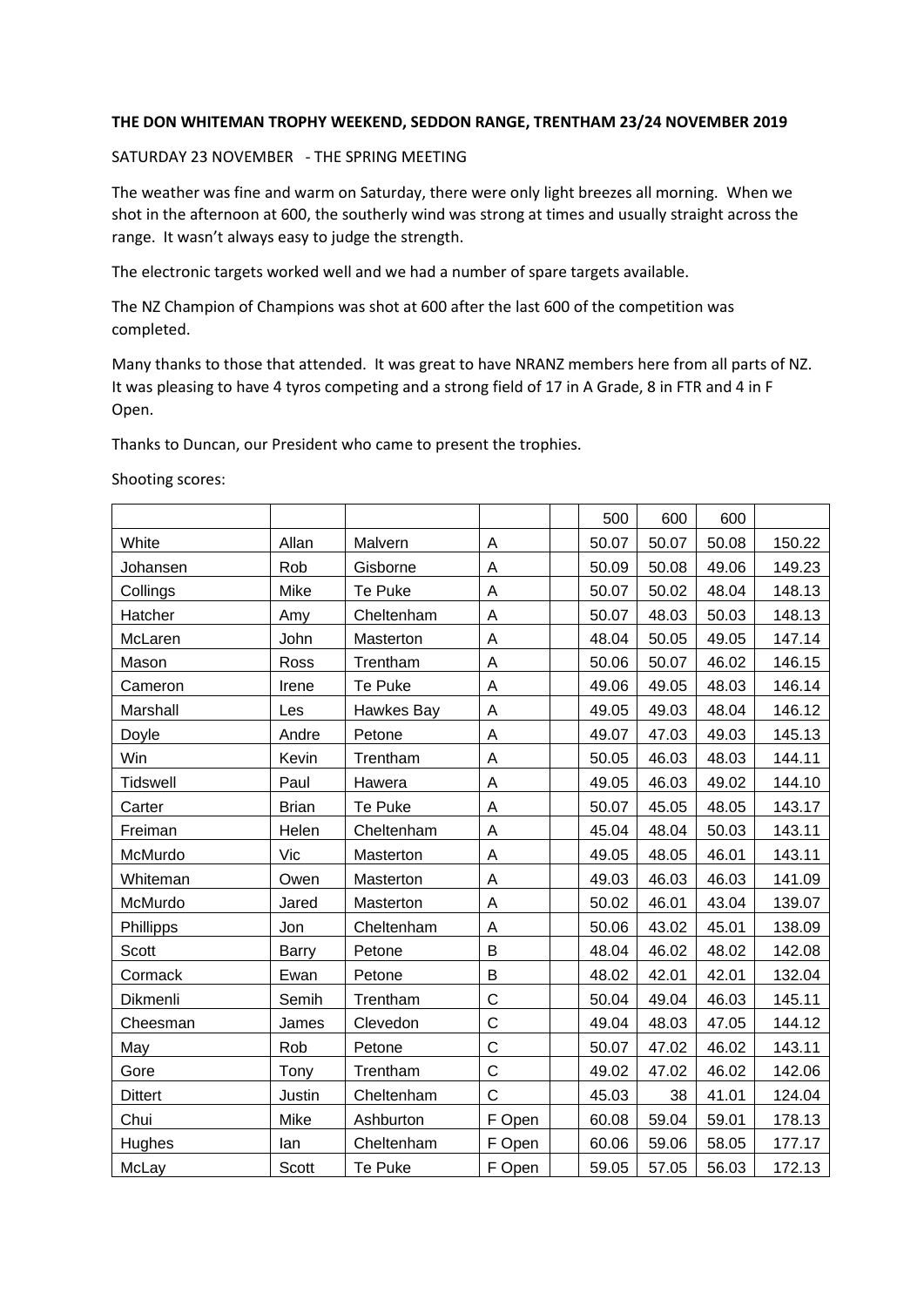| <b>Duckett</b>                  | Frank        | Masterton  | F Open         | 59.03 | 50.01 | 51.00 | 160.04 |
|---------------------------------|--------------|------------|----------------|-------|-------|-------|--------|
| Flanagan                        | Stave        | Karori     | <b>FTR</b>     | 59.06 | 59.06 | 58.02 | 176.14 |
| Johansen                        | Michael      | Gisborne   | <b>FTR</b>     | 60.06 | 58.04 | 55.03 | 173.13 |
| Reid                            | Saul         | Karori     | <b>FTR</b>     | 59.05 | 57.04 | 56.03 | 172.12 |
| Flanagan                        | Karyn        | Karori     | <b>FTR</b>     | 59.04 | 57.02 | 55.04 | 171.10 |
| Cook                            | Murray       | Ashburton  | <b>FTR</b>     | 59.06 | 50.03 | 57.05 | 166.14 |
| Velasco                         | Harold       | Trentham   | <b>FTR</b>     | 55.02 | 56.01 | 55.02 | 166.05 |
| Kynoch                          | Peter        | Cheltenham | <b>FTR</b>     | 54.02 | 54.01 | 54.01 | 162.04 |
| Smith                           | Geoff        | Malvern    | <b>FTR</b>     | 57.05 | 48.00 | 52.02 | 157.07 |
| Collings                        | Mike         | Te Puke    | <b>Hunters</b> | 25.03 | 22.01 | 23.01 | 70.05  |
| Hutching                        | <b>Steve</b> | Te Puke    | Tyro           | 46.02 | 44.03 | 45.01 | 135.06 |
| <b>Drake</b>                    | John         | Te Puke    | Tyro           | 44.02 | 46.03 | 44.01 | 134.06 |
| <b>Burling</b>                  | Marie        | Trentham   | Tyro           | 42.03 | 46.02 | 45.01 | 133.06 |
| Petzen                          | Dan          | Trentham   | Tyro           | 42.02 | 39.02 | 47.03 | 128.07 |
| Morrison                        | Malcolm      |            | 303            | 47.01 | 44.00 | 45.01 | 136.02 |
|                                 |              |            |                |       |       |       |        |
| <b>NZ Champion of Champions</b> |              |            |                |       |       |       |        |
| <b>FTR</b>                      |              |            |                |       |       |       |        |
| Saul Reid                       |              |            |                |       |       | 1st   | 59.07  |
| Karyn Flanagan                  |              |            |                |       |       | 2nd   | 58.04  |
| Murray Cook                     |              |            |                |       |       | 3rd   | 56.02  |
| Michael Johansen                |              |            |                |       |       |       | 56.02  |
| Geoff Smith                     |              |            |                |       |       |       | 51.01  |
|                                 |              |            |                |       |       |       |        |
| F Open                          |              |            |                |       |       |       |        |
| lan Hughes                      |              |            |                |       |       | 1st   | 60.08  |
| Mike Chui                       |              |            |                |       |       | 2nd   | 57.03  |
| <b>Frank Duckett</b>            |              |            |                |       |       | 3rd   | 48.00  |
|                                 |              |            |                |       |       |       |        |
| TR                              |              |            |                |       |       |       |        |
| Rob Johansen                    |              |            |                |       |       | 1st   | 50.06  |
| John McLaren                    |              |            |                |       |       | 2nd   | 48.05  |
| <b>Brian Carter</b>             |              |            |                |       |       | 3rd   | 48.05  |
| Allan White                     |              |            |                |       |       |       | 48.03  |
| Vic McMurdo                     |              |            |                |       |       |       | 47.04  |
| Helen Freiman                   |              |            |                |       |       |       | 47.04  |
| Owen Whiteman                   |              |            |                |       |       |       | 43.00  |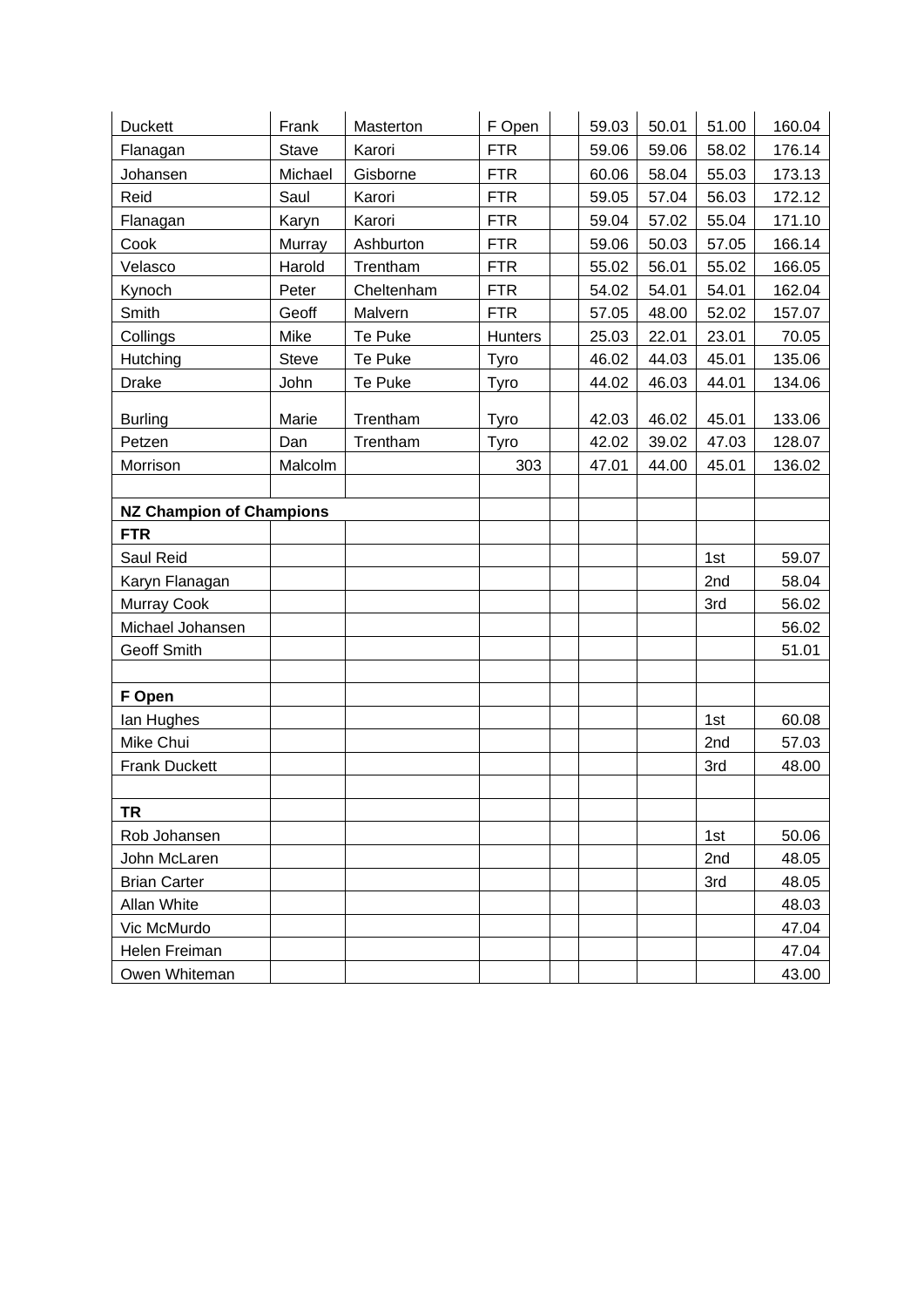

FTR NZ Champion of Champions 3rd, 2nd, 1st

F O NZ Champion of Champions, 1<sup>st</sup> and 2<sup>nd</sup>



TR NZ Champion of Champions  $2^{nd}$ ,  $1^{st}$ ,  $3^{rd}$ 





Allan W, TR Champion Steve F, FTR Champion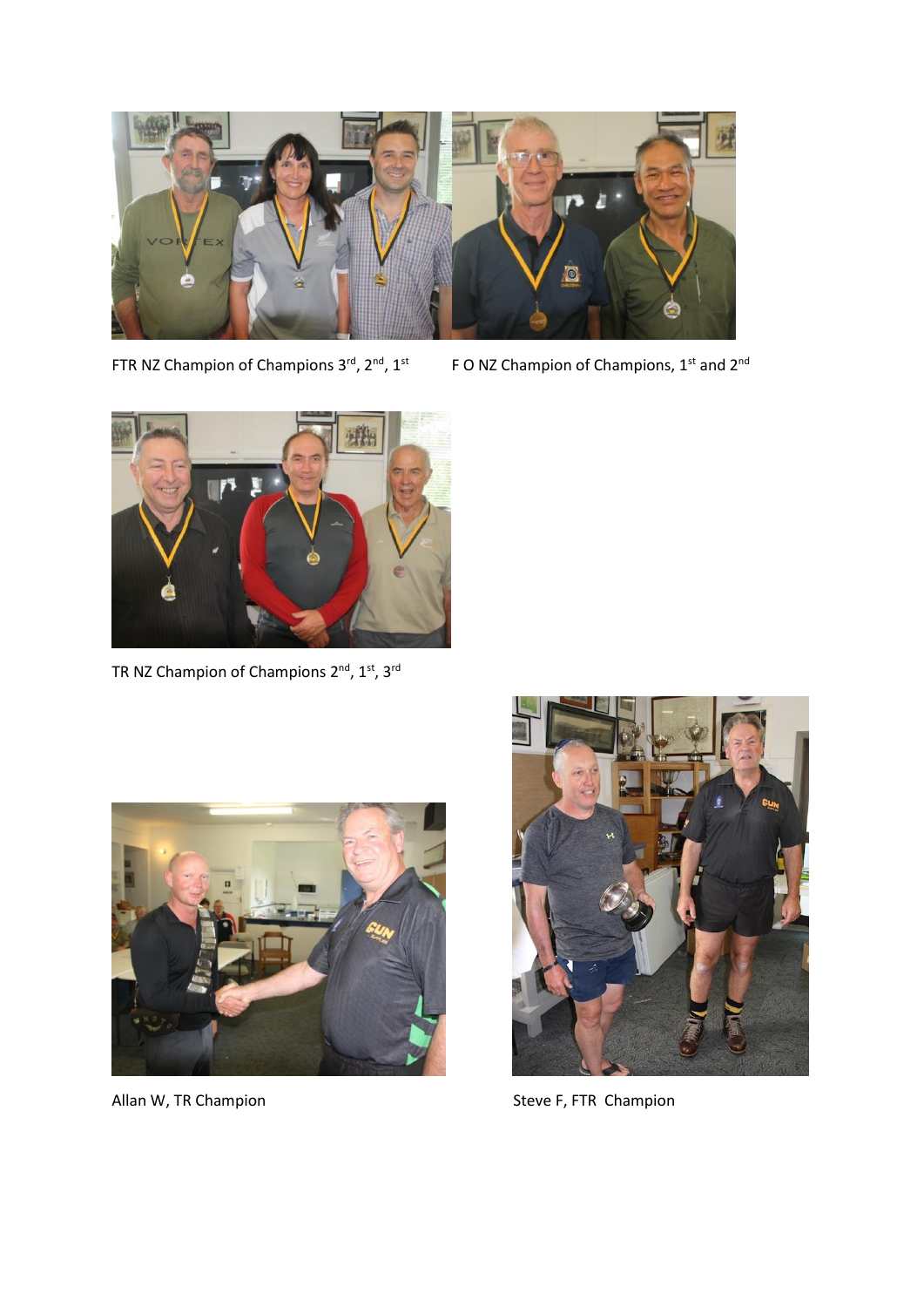





Mike C, F Open Champion Barry S, B Grade Champion



Semih D, FTR Champion Steve G, Tyro Champion



Malcolm M the 303 Champion Mike C, Hunter Class Champion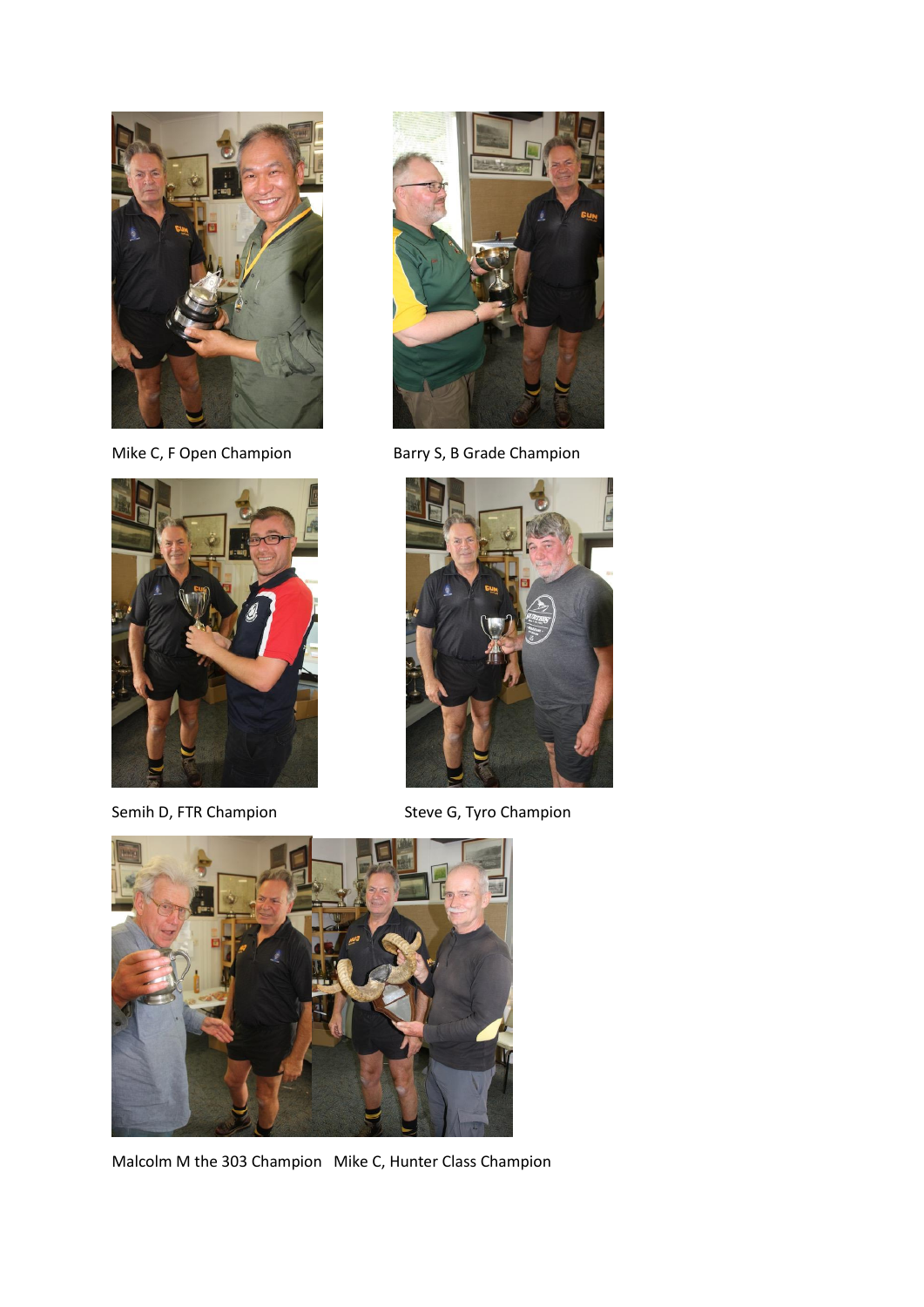### **SUNDAY 24 NOVEMBER – THE HAWKES BAY CHAMPIONSHIP**

The day was fine and warm. The wind was coming from the north and though changing direction and strength it was not changing quickly and was generally ok to read. It got stronger during the day and needed careful watching during the teams match. We shot through the day with no change of target at the two 800s. We shot the 900 with only a short break then had a short break to allow teams to get ready for the coached match. It was pleasing to have so many teams in the teams match.

| Surname        | Initials | Club       | Grade          | 800yds | 800yds |       |        | 900yds Short Agg Longs Agg HBC Agg |        | Spring M | <b>DWM</b> |
|----------------|----------|------------|----------------|--------|--------|-------|--------|------------------------------------|--------|----------|------------|
| Johansen       | R        | Gisborne   | Α              | 50.08  | 50.05  | 49.04 | 100.13 | 99.09                              | 149.17 | 149.23   | 298.40     |
| White          | A        | Malvern    | A              | 50.07  | 50.04  | 48.05 | 100.11 | 98.09                              | 148.16 | 150.22   | 298.38     |
| Hatcher        | A        | Cheltenham | A              | 49.03  | 48.01  | 49.03 | 97.04  | 97.04                              | 146.07 | 148.13   | 294.20     |
| Collings       | M        | Te Puke    | A              | 50.06  | 48.07  | 47.03 | 98.13  | 95.10                              | 145.16 | 148.13   | 293.29     |
| Mason          | R        | Trentham   | A              | 46.03  | 50.08  | 49.04 | 96.11  | 99.12                              | 145.15 | 146.15   | 291.30     |
| McLaren        | J        | Masterton  | A              | 46.02  | 50.06  | 48.06 | 96.08  | 98.12                              | 144.14 | 147.14   | 291.28     |
| Carter         | B        | Te Puke    | A              | 50.03  | 50.01  | 48.04 | 100.04 | 98.05                              | 148.08 | 143.17   | 291.25     |
| McMurdo        | V        | Masterton  | A              | 50.06  | 48.04  | 50.04 | 98.10  | 98.08                              | 148.14 | 143.11   | 291.25     |
| Cameron        |          | Te Puke    | A              | 49.06  | 49.05  | 46.04 | 98.11  | 95.09                              | 144.15 | 146.14   | 290.29     |
| Doyle          | A        | Petone     | A              | 48.05  | 50.04  | 47.02 | 98.09  | 97.06                              | 145.11 | 145.13   | 290.24     |
| Freiman        | H        | Cheltenham | A              | 47.02  | 50.02  | 48.04 | 97.04  | 98.06                              | 145.08 | 143.11   | 288.19     |
| Tidswell       | P        | Hawera     | A              | 49.06  | 47.03  | 47.03 | 96.09  | 94.06                              | 143.12 | 144.10   | 287.22     |
| Win            | Κ        | Trentham   | A              | 48.04  | 48.03  | 46.04 | 96.07  | 94.07                              | 142.11 | 144.11   | 286.22     |
| Marshall       |          | Hawkes Bay | Α              | 46.03  | 48.03  | 45.02 | 94.06  | 93.05                              | 139.08 | 146.12   | 285.20     |
| Whiteman       | O        | Masterton  | A              | 49.06  | 48.01  | 46.01 | 97.07  | 94.02                              | 143.08 | 141.09   | 284.17     |
| Phillipps      | J        | Cheltenham | A              | 49.02  | 49.06  | 46.03 | 98.08  | 95.09                              | 144.11 | 138.09   | 282.20     |
| McMurdo        | J        | Masterton  | Α              | 47.03  | 49.05  | 47.03 | 96.08  | 96.08                              | 143.11 | 139.07   | 282.18     |
| Scott          | B        | Petone     | B              | 48.04  | 50.03  | 44.02 | 98.07  | 94.05                              | 142.09 | 142.08   | 284.17     |
| McKee          | Κ        | Karori     | B              | 49.05  | 49.03  | 49.06 | 98.08  | 98.09                              | 147.14 |          | 147.14     |
| Dikmenli       | S        | Trentham   | C              | 49.04  | 50.06  | 43    | 99.10  | 93.06                              | 142.10 | 145.11   | 287.21     |
| Cheeseman      | J        | Clevedon   | C              | 44.03  | 48.04  | 49.05 | 92.07  | 97.09                              | 141.12 | 144.12   | 285.24     |
| May            | R        | Petone     | $\overline{c}$ | 47.05  | 49.04  | 46.03 | 96.09  | 95.07                              | 142.12 | 143.11   | 285.23     |
| Gore           | T        | Trentham   | C              | 45.02  | 42.01  | 49.03 | 87.03  | 91.04                              | 136.06 | 142.06   | 278.12     |
| Dittert        | J        | Cheltenham | Ċ              | 45.02  | 35.01  | 41.01 | 80.03  | 76.02                              | 121.04 | 124.04   | 245.08     |
| Hughes         | lan      | Cheltenham | F Open         | 60.04  | 58.03  | 55    | 118.07 | 113.03                             | 173.07 | 177.17   | 350.24     |
| Chui           | Mike     | Ashburton  | F Open         | 56.03  | 56.03  | 55.03 | 112.06 | 111.06                             | 167.09 | 178.13   | 345.22     |
| McLay          | Scott    | Te Puke    | F Open         | 54.03  | 58.06  | 52    | 112.09 | 110.06                             | 164.09 | 172.13   | 336.22     |
| <b>Duckett</b> | Frank    | Masterton  | F Open         | 57.02  | 51.01  | 54.01 | 108.03 | 105.02                             | 162.04 | 160.04   | 322.08     |
| Shaun          | Ellis    | Cheltenham | F Open         | 58.04  | 54.02  | 49.02 | 112.06 | 103.04                             | 161.08 |          | 161.08     |
| Flanagan       | Stave    | Karori     | FTR            | 58.03  | 57.02  | 54.02 | 115.05 | 111.04                             | 169.07 | 176.14   | 345.21     |
| Flanagan       | Karyn    | Karori     | FTR            | 57.04  | 60.07  | 54.03 | 117.11 | 114.10                             | 171.14 | 171.10   | 342.24     |
| Reid           | Saul     | Karori     | <b>FTR</b>     | 57.02  | 56.04  | 57.03 | 113.06 | 113.07                             | 170.09 | 172.12   | 342.21     |
| Johansen       | Michael  | Gisborne   | FTR            | 56.02  | 58.03  | 55    | 114.05 | 113.03                             | 169.05 | 173.13   | 342.18     |
| Cook           | Murray   | Ashburton  | <b>FTR</b>     | 54.01  | 57.02  | 52    | 111.03 | 109.02                             | 163.03 | 166.14   | 329.17     |
| Velasco        | Harold   | Trentham   | <b>FTR</b>     | 49.02  | 52.02  | 51.01 | 101.04 | 103.03                             | 152.05 | 166.05   | 318.10     |
| Kynoch         | Peter    | Cheltenham | FTR            | 51.01  | 49.02  | 52    | 100.03 | 101.02                             | 152.03 | 162.04   | 314.07     |
| Smith          | Geoff    | Malvern    | <b>FTR</b>     | 51     | 54.01  | 40    | 105.01 | 94.01                              | 145.01 | 157.07   | 302.08     |
| Drake          | J        | Te Puke    | Tyro           | 46.02  | 41     | 41.01 | 87.02  | 82.01                              | 128.03 | 134.06   | 262.09     |
| Hutching       | S        | Te Puke    | Tyro           | 41.03  | 44.01  | 40    | 85.04  | 84.01                              | 125.04 | 135.06   | 260.10     |
| Petzen         | D        | Trentham   | Tyro           | 45.03  | 38.02  | 34    | 83.05  | 72.02                              | 117.05 | 128.07   | 245.12     |



Rob J TR HB and DWM Champion.



Allan W  $2^{nd}$  in TR HB and DWM.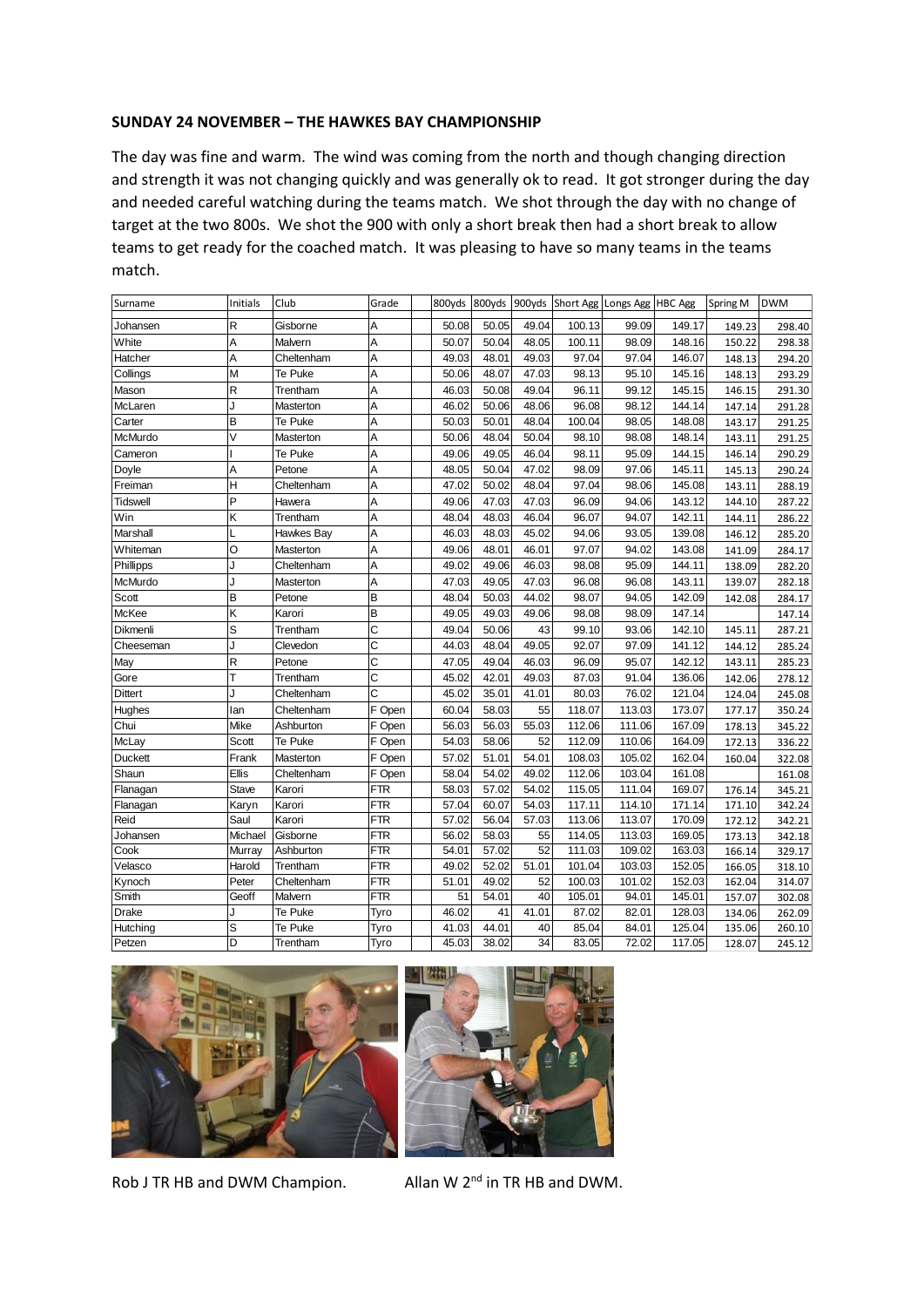| <b>F CLASS TEAMS</b>                                  |  |                     |        |  |                            |  |  |  |
|-------------------------------------------------------|--|---------------------|--------|--|----------------------------|--|--|--|
| Karori                                                |  |                     | 1st    |  |                            |  |  |  |
| Steve Flanagan                                        |  |                     | 56.01  |  |                            |  |  |  |
| Karyn Flanagan                                        |  |                     | 55.01  |  |                            |  |  |  |
| Saul Reid                                             |  |                     |        |  | 58.02 2nd individual score |  |  |  |
|                                                       |  |                     | 169.04 |  |                            |  |  |  |
|                                                       |  |                     |        |  |                            |  |  |  |
|                                                       |  |                     |        |  |                            |  |  |  |
| Cheltenham                                            |  | Coach               | 2nd    |  |                            |  |  |  |
| Shaun Ellis                                           |  | Ian Hughes          | 51.02  |  |                            |  |  |  |
| Peter Kynock                                          |  | lan/Shaun           | 44.00  |  |                            |  |  |  |
| Ian Hughes                                            |  |                     |        |  | 56.03 3rd individual score |  |  |  |
|                                                       |  |                     | 151.05 |  |                            |  |  |  |
|                                                       |  |                     |        |  |                            |  |  |  |
|                                                       |  |                     |        |  |                            |  |  |  |
| Ashburton                                             |  |                     | 3rd    |  |                            |  |  |  |
| Mike Chui                                             |  |                     |        |  | 60.03 1st individual score |  |  |  |
| Scott McLay                                           |  |                     | 50.01  |  |                            |  |  |  |
| Murray Cook                                           |  |                     | 37.01  |  |                            |  |  |  |
|                                                       |  |                     | 147.05 |  |                            |  |  |  |
|                                                       |  |                     |        |  |                            |  |  |  |
|                                                       |  |                     |        |  |                            |  |  |  |
|                                                       |  |                     |        |  |                            |  |  |  |
| Collins Shield Coached Teams Match, shot at 900 yards |  |                     |        |  |                            |  |  |  |
| <b>Masterton</b>                                      |  | Coach               | 1st    |  |                            |  |  |  |
| Jared McMurdo                                         |  | John McLaren        | 47.04  |  |                            |  |  |  |
| Owen Whiteman                                         |  | John McLaren        | 47.05  |  |                            |  |  |  |
| Vic McMurdo                                           |  | Jared McMurdo       | 48.04  |  |                            |  |  |  |
| John McLaren                                          |  | Jared McMurdo       | 46.04  |  |                            |  |  |  |
|                                                       |  |                     | 188.17 |  |                            |  |  |  |
|                                                       |  |                     |        |  |                            |  |  |  |
| <b>Te Puke</b>                                        |  | Coach               | 2nd    |  |                            |  |  |  |
| Mike Collings                                         |  | <b>Brian Carter</b> |        |  | 49.05 2nd individual score |  |  |  |
| John Drake                                            |  | <b>Brian Carter</b> | 42.01  |  |                            |  |  |  |
| Irene Cameron                                         |  | Mike Collings       |        |  | 49.04 3rd individual score |  |  |  |
| <b>Brian Carter</b>                                   |  | Mike Collings       | 48.01  |  |                            |  |  |  |
|                                                       |  |                     | 188.11 |  |                            |  |  |  |
|                                                       |  |                     |        |  |                            |  |  |  |
|                                                       |  |                     |        |  |                            |  |  |  |
| Trentham                                              |  | Coach               | 3rd    |  |                            |  |  |  |
| Kevin Win                                             |  | Ross Mason          |        |  | 49.05 1st individual score |  |  |  |
| Semih Dikmeli                                         |  | Ross Mason          | 46.03  |  |                            |  |  |  |
| Tony Gore                                             |  | Ross Mason          | 43.00  |  |                            |  |  |  |
| Ross Mason                                            |  | Kevin Win           | 48.02  |  |                            |  |  |  |
|                                                       |  |                     | 186.10 |  |                            |  |  |  |
|                                                       |  |                     |        |  |                            |  |  |  |
|                                                       |  |                     |        |  |                            |  |  |  |
| Cheltenham                                            |  | Coach               | 1st    |  |                            |  |  |  |
| Amy Hatcher                                           |  | Helen Freiman       | 48.06  |  |                            |  |  |  |
| Jon Phillipps                                         |  | Helen Freiman       | 48.02  |  |                            |  |  |  |
| Helen Freiman                                         |  | Amy Hatcher         | 46.02  |  |                            |  |  |  |
| Justin Dittert                                        |  | Amy Hatcher         | 42.01  |  |                            |  |  |  |
|                                                       |  |                     | 184.11 |  |                            |  |  |  |
|                                                       |  |                     |        |  |                            |  |  |  |
|                                                       |  |                     |        |  |                            |  |  |  |
| Composite                                             |  | Coach               | 1st    |  |                            |  |  |  |
| Kiriahi McKee                                         |  | Allan White         | 48.05  |  |                            |  |  |  |
| James Cheeseman                                       |  | Allan White         | 49.03  |  |                            |  |  |  |
| Paul Tidswell                                         |  | Allan White         | 48.04  |  |                            |  |  |  |
| Allan White                                           |  | Kiriahi McKee       | 47.04  |  |                            |  |  |  |
|                                                       |  |                     | 192.16 |  |                            |  |  |  |
|                                                       |  |                     |        |  |                            |  |  |  |
|                                                       |  |                     |        |  |                            |  |  |  |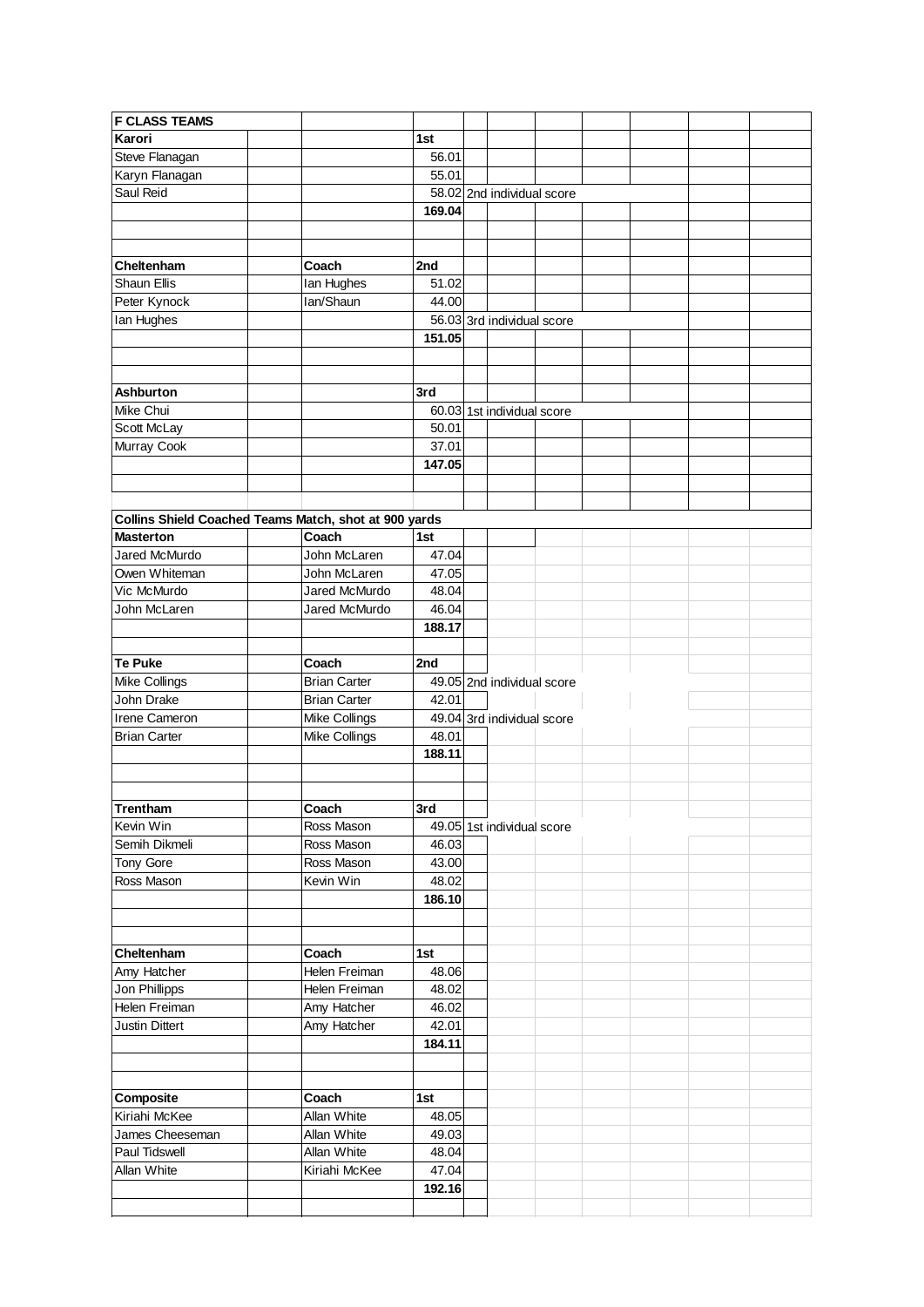Thanks to Alan Whiteman for presenting the trophies for the Hawkes Bay Championship and as a family representative for the Don Whiteman Memorial Aggregate (DWM). Thanks to Andre for the photos.





Steve F, DWM FTR Champion. In Mexico and H, HB and DWM F Open Champion.



Karyn F, HB FTR Champion.



Barry S, DWM B Grade Champion. Kiriahi McKee, HB B Grade Champion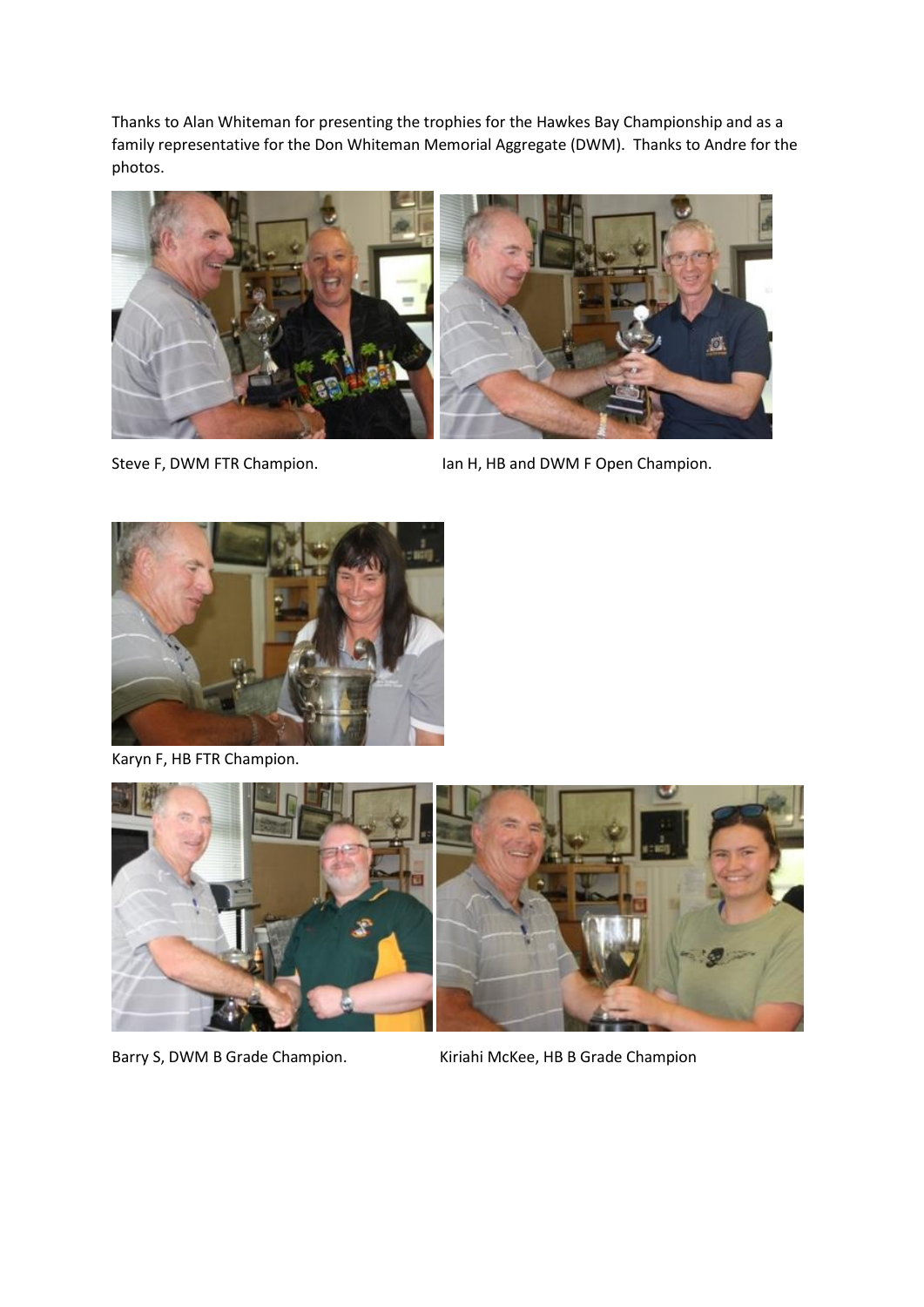



Semih D, DWM C Grade Champion. Rob M, HB C Grade Champion.





John D. DWM and HB Tyro Champion. Ross M, TR winner TR Long Range Agg.





James C, winner C Grade Long Range Agg. Masterton, winners Long Range concurrent teams.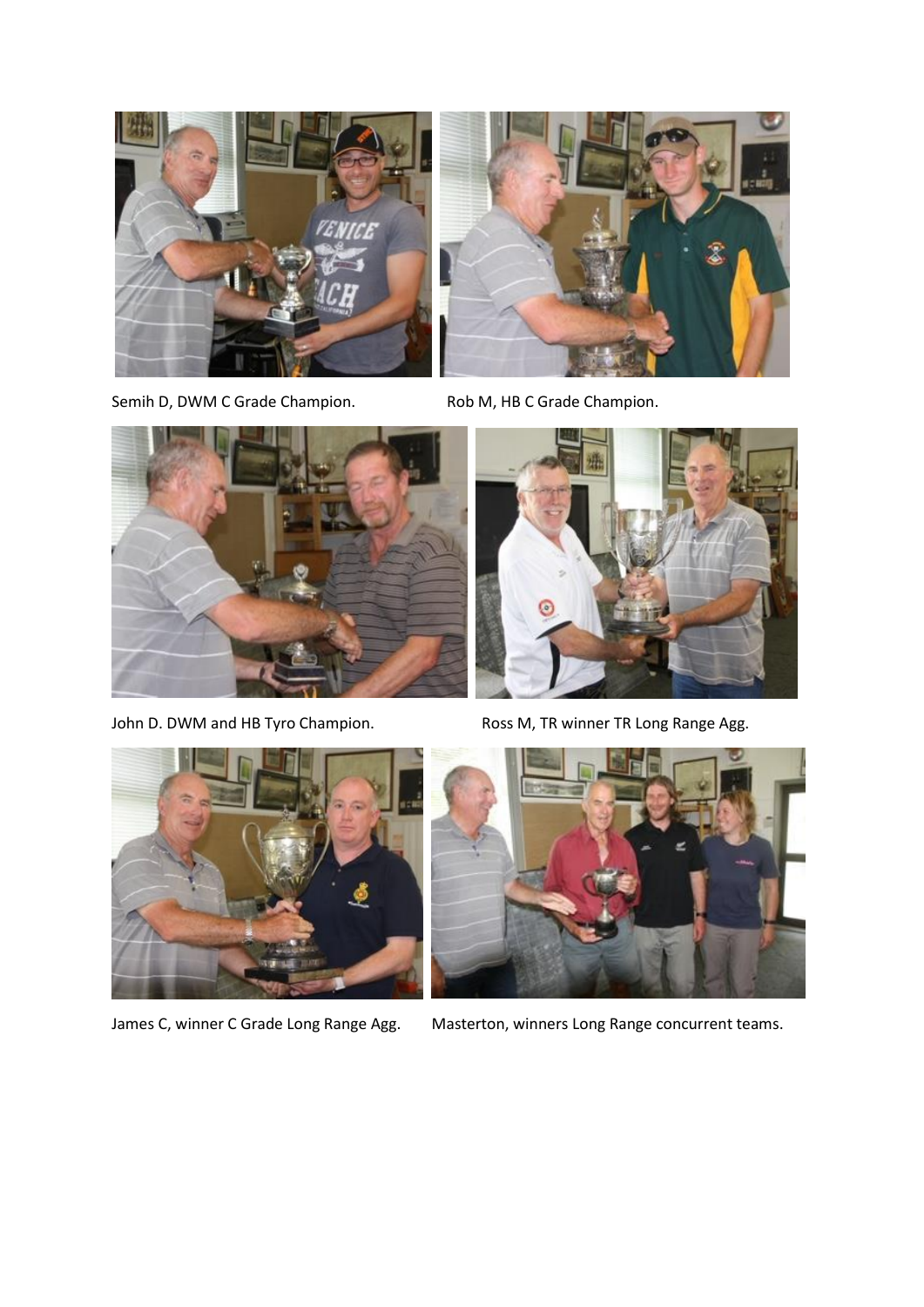

Masterton, winners Colllins Shield, coached TR Teams. Karori, winners coached F Class teams.

## **PRIZE LISTS**

# **2019 WRA SPRING MEETING**

A Grade Winner - McHardy Territorial Champion Belt, Allan White

F Open Winner - Boer War Trophy, Mike Chui

FTR Winner - Mrs PG Reid Trophy, Steve Flanagan

C Grade Winner - Spring Meeting C Grade Cup, Semih Dikmenli

B Grade Winner - Dominion of Canada Association Cup, Barry Scott

Tryo Winner - Spring Meeting Tyro Cup, Steve Hutching

Hunter Class Winner, The Din Dag Trophy, Mike Collings

303 Winner, Jan's Mug, Malcolm Morrison

A Grade Runner Up - Orm Whiteman Trophy, Rob Johansen

# **HAWKES BAY CHAMPIONSHIP**

F Class Team Shield, Karori

F Class Top Scorer, Mike Chui, 60.3

TR Collins Shield, Masterton

TR Top Scorer, Kevin Win, 49.5

Ongaonga Cup TR, 900yd concurrent team, Masterton, Vic Murdo, 50, Jared McMurdo 47, John McLaren 48.

FL Bone Cup, HB TR Short Agg (2x 800), Rob Johansen 100.13

Douglas McLean Cup, B Grade HB Short Agg (2x 800), Kirirahi McKee 98.8

Arch Lambeth Trophy, B Grade ( $1<sup>st</sup>$  800 + 900), Kiriahi McKee 98.11